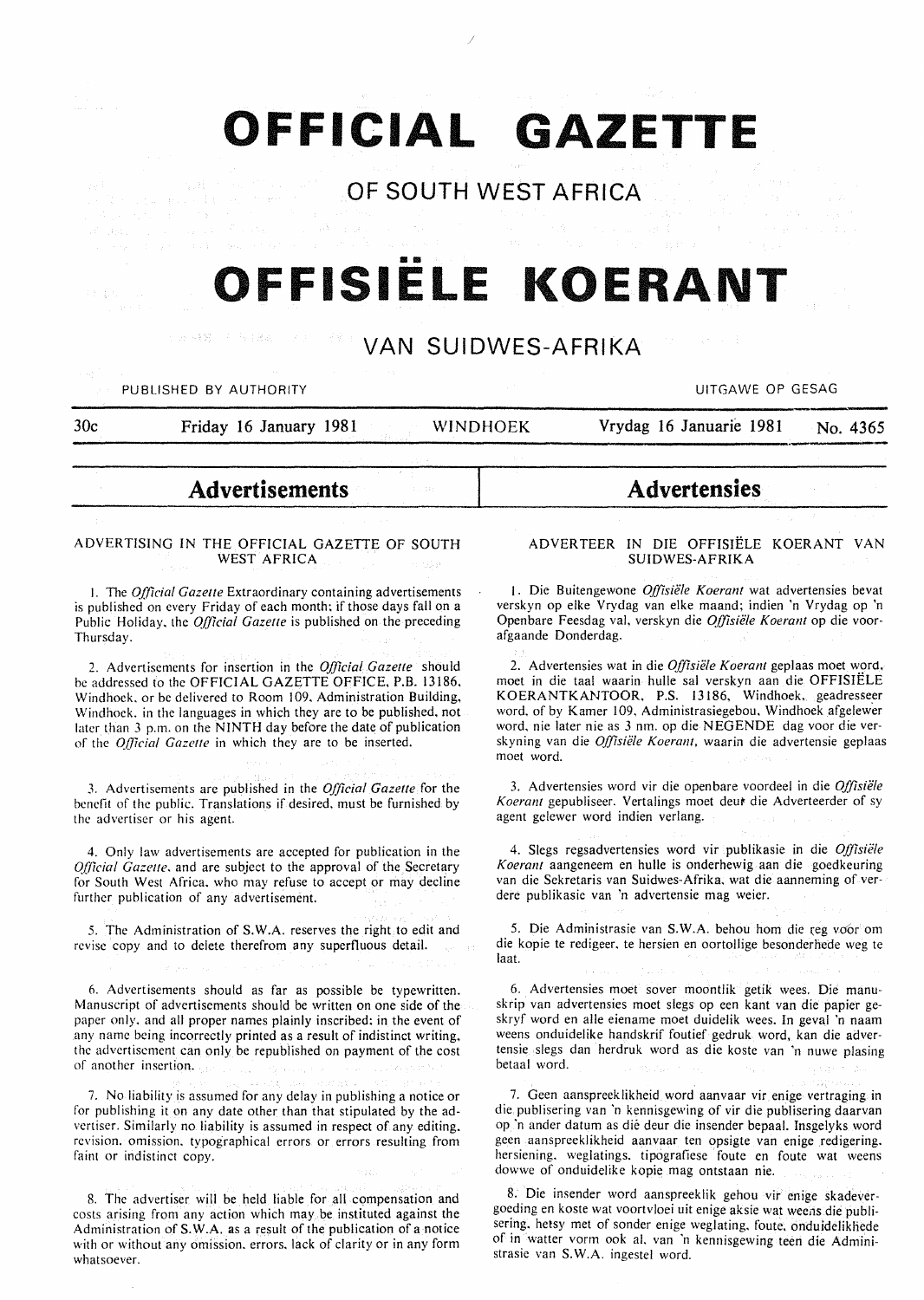9. The subscription for the *Official Gazette* is R12,50 per annum, post free in this Territory and the Republic of South Africa, obtainable from Messrs. The Suidwes-Drukkery Limited, P.O. Box 2196, Windhoek. Postage must be prepaid by overseas subscr! bers. Single copies of the *Official Gazette* may be obtained from The Suidwes-Drukkery, Limited, P. 0. Box 2196, Windhoek, at the price of 30 c per copy. Copies are kept in stock for only two years.

10. The charge for the insertion of notices is as follows and is payable in the form of cheques, bills, postal or money orders:

#### LIST OF FIXED TARIFF RATES

| Standardised notices                                                                                                                             | Rate per<br>insertion |
|--------------------------------------------------------------------------------------------------------------------------------------------------|-----------------------|
|                                                                                                                                                  | R                     |
| Administration of Estates Acts notices: Forms J. 297                                                                                             |                       |
|                                                                                                                                                  | 2,00                  |
|                                                                                                                                                  | 5,00                  |
|                                                                                                                                                  | 5,00                  |
|                                                                                                                                                  | 25,00                 |
|                                                                                                                                                  | 6,00                  |
| Insolvency Act and Company Acts notices: J 28, J 29,                                                                                             |                       |
|                                                                                                                                                  | 4,00                  |
| N.B. - Forms 2 and 6 - additional statements ac-<br>cording to word count table, added to the basic<br>tariff.                                   |                       |
|                                                                                                                                                  |                       |
|                                                                                                                                                  | 2,00                  |
| Naturalisation notices (including a reprint for the ad-                                                                                          |                       |
|                                                                                                                                                  | 2,00                  |
| Slum Clearance Court notices, per premises                                                                                                       | 4,00                  |
| Third party insurance claims for compensation                                                                                                    | 2.50                  |
| Unclaimed moneys - only in the extraordinary<br>Official Gazette, closing date 15 January (per en-                                               |                       |
| try of "name, address and amount")                                                                                                               | 0,80                  |
| Non-standardised notices                                                                                                                         |                       |
| Company notices:                                                                                                                                 |                       |
|                                                                                                                                                  |                       |
| Short notices: Meetings, resolutions, offer of com-<br>promise, conversion of company, voluntary<br>windings-up; closing of transfer or members' |                       |
| registers and/or declaration of dividends<br>Declaration of dividend with profit statements, in-                                                 | 11,00                 |
|                                                                                                                                                  | 25,00                 |
| Long notices: Transfers, changes with respect to                                                                                                 |                       |
| shares or capital, redemptions, resolutions, volun-                                                                                              |                       |
|                                                                                                                                                  | 37,00                 |
| Liquidator's and other appointees' notices                                                                                                       | 7,00                  |
| Liquor Licence notices (in extraordinary Gazettes,                                                                                               |                       |
| viz. June/Tvl. November/Cape. January/O.F.S.,                                                                                                    |                       |
| April/Natal), per bilingual application                                                                                                          | 7,00                  |
| Orders of the Court:                                                                                                                             |                       |
| Provisional and final liquidations or sequestra-                                                                                                 |                       |
|                                                                                                                                                  | 14.00                 |
| Reductions or changes in capital mergers, offer of                                                                                               |                       |
|                                                                                                                                                  | 37,00                 |
| Judicial managements, curator bonis and similar                                                                                                  |                       |
|                                                                                                                                                  | 37,00                 |
|                                                                                                                                                  | 4,00                  |
| Supersessions and discharge of petitions (J 158)                                                                                                 | 4,00                  |
| Sales in execution and other public sales:                                                                                                       |                       |
|                                                                                                                                                  | 18,00                 |
| Public auctions, sales and tenders:                                                                                                              |                       |
|                                                                                                                                                  | 6,00                  |
|                                                                                                                                                  | 15,00                 |

9. Die jaarlikse intekengeld op die *0./fisiele Koerant* is RI2.50 posvry in hierdie Gebied en die Republiek van Suid-Afrika, verkrygbaar by die here Die Suidwes-Drukkery Beperk, Posbus 2I96, Windhoek. Oorsese intekenaars moet posgeld vooruit betaal. Enkel eksemplare van die *O.ffisiele Koerant* is verkrygbaar van die here Die Suidwes-Drukkery Beperk, Posbus 2I96, Windhoek, teen 30c per eksemplaar: Eksemplare word vir slegs twee jaar in voorraad gehou.

10. Die koste vir die plasing van kennisgewings is soos volg en is betaalbaar by wyse van tjeks, wissels, pos- of geldorders:

#### LYS VAN VASTE TARIEWE

| Gestandaardiseerde kennisgewings                                                                                                                                                                  | Tarief per<br>plasing |  |
|---------------------------------------------------------------------------------------------------------------------------------------------------------------------------------------------------|-----------------------|--|
|                                                                                                                                                                                                   | R                     |  |
|                                                                                                                                                                                                   | 6,00                  |  |
|                                                                                                                                                                                                   | 5,00                  |  |
| Boedelwettekennisgewings: Vorms J. 297, J. 295, J.                                                                                                                                                |                       |  |
|                                                                                                                                                                                                   | 2.00                  |  |
| Derdeparty-assuransie-eise om skadevergoeding<br>Insolvensiewet- en maatskappywettekennisgewings: J                                                                                               | 2,50                  |  |
|                                                                                                                                                                                                   | 4,00                  |  |
|                                                                                                                                                                                                   |                       |  |
| L.W. - Vorms 2 en $6$ - by komstige verklarings<br>volgens woordetal-tabel, toegevoeg tot die basiese<br>tarief.                                                                                  |                       |  |
| Naamsverandering (vier plasings)                                                                                                                                                                  |                       |  |
| Naturalisasiekennisgewings (insluitende 'n herdruk vir                                                                                                                                            | 25,00                 |  |
|                                                                                                                                                                                                   | 2,00                  |  |
| Onopgeëiste geld - slegs in die buitengewone Offi-                                                                                                                                                |                       |  |
| siële Koerant, sluitingsdatum 15 Januarie (per in-                                                                                                                                                |                       |  |
| skrywing van "naam, adres en bedrag")                                                                                                                                                             | 0,80                  |  |
|                                                                                                                                                                                                   | 5,00                  |  |
| Slumopruimingshofkennisgewings, per perseel                                                                                                                                                       | 4,00                  |  |
| Verlore lewensversekeringspolisse                                                                                                                                                                 | 2,00                  |  |
| Nie-gestandaardiseerde kennisgewings<br>Dranklisensie-kennisgewings (in buitengewone Offi-<br>siële koerante, t.w. Junie/Tvl. November/Kaap,<br>Januarie/O.V.S., April/Natal) per tweetalige aan- |                       |  |
|                                                                                                                                                                                                   | 7.00                  |  |
|                                                                                                                                                                                                   |                       |  |
| Geregtelike en ander openbare verkope:                                                                                                                                                            |                       |  |
|                                                                                                                                                                                                   | 18,00                 |  |
| Openbare veilings, verkope en tenders:                                                                                                                                                            |                       |  |
|                                                                                                                                                                                                   | 6,00                  |  |
|                                                                                                                                                                                                   | 15,00                 |  |
|                                                                                                                                                                                                   | 23,00                 |  |
| Handelsmerke in Suidwes-Afrika                                                                                                                                                                    | 11,00                 |  |
| Likwidateurs en ander aangesteldes se kennisgewings                                                                                                                                               | 7,00                  |  |
| Maatskappykennisgewings:<br>Kort kennisgewings: Vergaderings, besluite, aan-<br>bod van skikking, omskepping van maatskappy,<br>vrywillige likwidasies, ens.; sluiting van oordrag-               |                       |  |
| of lederegisters en/of verklarings van dividende<br>Verklaring van dividende met profystate, notas in-                                                                                            | 11.00                 |  |
|                                                                                                                                                                                                   | 25,00                 |  |
| Lang kennisgewings: Oordragte, veranderings met                                                                                                                                                   |                       |  |
| betrekking tot aandele of kapitaal, aflossings, be-                                                                                                                                               |                       |  |
| sluite, vrywillige likwidasies                                                                                                                                                                    | 37.00                 |  |
|                                                                                                                                                                                                   |                       |  |
| Orders van die Hof:                                                                                                                                                                               |                       |  |
| Voorlopige en finale likwidasies of sekwestrasies                                                                                                                                                 | 14.00                 |  |
| Verlatings of veranderings in kapitaal, samesmel-<br>tings, aanbod van skikking                                                                                                                   |                       |  |
| Geregtelike besture, kurator bonis en soortgelyke                                                                                                                                                 | 37.00                 |  |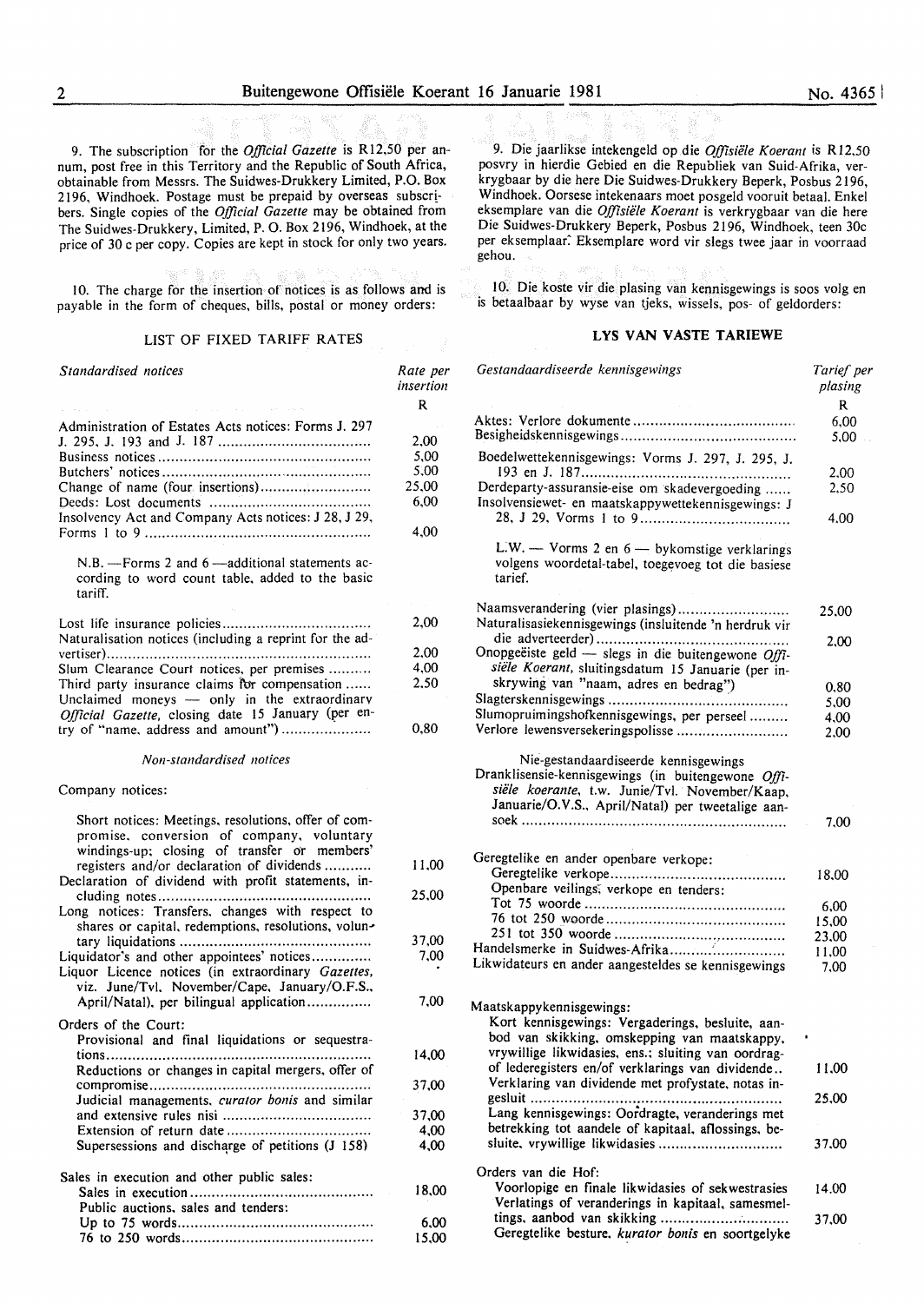|  | 23.00                                                                                                         |           |
|--|---------------------------------------------------------------------------------------------------------------|-----------|
|  |                                                                                                               | 11.00     |
|  | 4 : 100 : 100 : 100 : 100 : 100 : 100 : 100 : 100 : 100 : 100 : 100 : 100 : 100 : 100 : 100 : 100 : 100 : 100 | ಾಗಿ ಸಾಹಿತ |
|  |                                                                                                               |           |
|  | 计原因的 化四对苯磺酸 医后神经炎 医抗菌素酸 草原 喷涂 经常转让                                                                            |           |

#### Vorm/Form J 187

#### **LIQUIDATION AND DISTRIBUTION ACCOUNTS IN DECEASED ESTATES LYING FOR INSPECTION**

In terms of section 35(5) of Act 66 of 1965, notice is hereby given that copies of the liquidation and distribution accounts (first and final, *unless otherwise stated)* in the estates specified below will be open for the inspection of all persons interested therein for a period of 21 days (or shorter or longer *{{specially stated)* from the date speculed or from the date of publication hereof, whichever may be the later, and at the offices of the Masters and Magistrates as stated.

Should no objection thereto be lodged with the Masters concerned during the specified period, the executors will proceed to make payments in accordance with the accounts.

493/79- SPIES Philippus Jacobus 200405 5023 00 6 Charles Winslowstraat 23, Olympia Windhoek Elizabeth Anna Spies Gebore Van der Merwe Aanvullende Windhoek Volkskas Beperk, Pretoria

270/80- SCHOLTZ Michael Casparus 430731 5026 00 0 Windhoek Eerste en Finale Likwidasie en Distribusie rekening 16 l 1981 Windhoek Standard Bank SWA Ltd Windhoek

382/80- BEILER Hans-Georg 591213 5036 00 3 Stellenbosch Eerste en Finale Likwidasie- en Distribusierekening 16 Januarie 1918 Windhoek Standard Bank SWA Bpk Windhoek

#### Vorm/Form J 193

#### **NOTICE TO CREDITORS IN DECEASED ESTATES**

All persons having claims against the estates mentioned below are hereby called upon to lodge their claims with the executors concerned, within 30 days (or otherwise as indicated) calculated from the date of publication hereof. The information is given in the following order: Estate number, surname and christian names. date of birth, identity number. last address, date of death; surviving spouse's names, surname date of birth and identity number; name and address of executor or authorised agent, period allowed for lodgement of claims if *other than* 30 *days.* 

495/80 - RUBRUCK Leonard Wilhelm 9-11-1906 061109 50ll lO 6 Swakopmund 22 11 1980 Barclays-Nasionale Bank Beperk Windhoek

|  | resta dalla serie dell'alle dell'Intelletti (STS |  |
|--|--------------------------------------------------|--|

#### **LIKWIDASIE- EN DISTRIBUSIEREKENING IN BESTORWE BOEDELS WAT TER INSAE LÊ**

Ingevolge artikel 35(5) van Wet 66 van 1965, word hierby kennis gegee dat duplikate van die Iikwidasie- en distribusierekenings (eerste en finale, *tensy anders vermeld)* in die boedels hieronder vermeld, in die kantore van die Meesters en Landdroste soos vermeld en gedurende 'n tydperk van 21 dae ( of korter of Ianger *indien spesiaal vermeld)* vanaf gemelde datums of vanaf datum van publikasie hiervan, as dit later is, ter insae lê van alle persone wat daarby belang het.

Indien binne genoemde tydperk geen besware daarteen by die betrokke Meesters ingedien word nie; gaan die eksekuteurs oor tot die uitbetalings ingevolge gemelde rekenings.

198/80 - DE PINTO Walter 250220 5013 00 9 9 - 14th Avenue Oranjemund Anna Francina de Pinto (gebore Van den Heever) 280830 0010 00 0 Luderitz Windhoek Barclays National Bank Limited Windhoek

384/80 - COETZEE (voorheen Burger, gebore Viviers) Johanna Jacoba 110305 0022 00 4 Noordoewer Coetzee Johannes Frederik Jacob Coetzee 181009 5030 00 4 Barclays-Nasionale Bank Beperk Windhoek

274/79- FRIEDERICH Adolf Christiaan 210408 5023 00 8 Plaas Tsutsab, distrik Tsumeb Waltraut Emilie Elizabeth Friederich (gebore Linde) Tsumeb Windhoek Jacobus H. Greeff & Kie/Co., Windhoek

#### **KENNISGEWING AAN KREDITEURE IN BESTORWE BOEDELS**

Alle persone wat vorderinge het teen lie boedels hieronder vermeld, word hierby versoek om hul vorderinge by die betrokke eksekuteurs en binne 'n tydperk van 30 dae (of andersins soos aangedui) gereken vanaf die datum van publikasie hiervan in te !ewer. Die inligting word verstrek in die volgorde: Boedelnommer, familienaam en voorname, geboortedatum, persoonsnommer, laaste adres, datum oorlede; nagelate eggenoot(note} se name, familienaam, geboortedatum en persoonsnommer; naam en adres van eksekuteurs of gemagtigde agent, tydperk toegelaat vir lewering van vorderings *indien anders as* 30 *dae.* 

503/80- VISSER Helena Hester 25 02 1923 23 0335 0006 00 2 Diazstraat 123 Suiderhof Windhoek Barclays-Nasionale Bank Beperk Windhoek

8. Labore